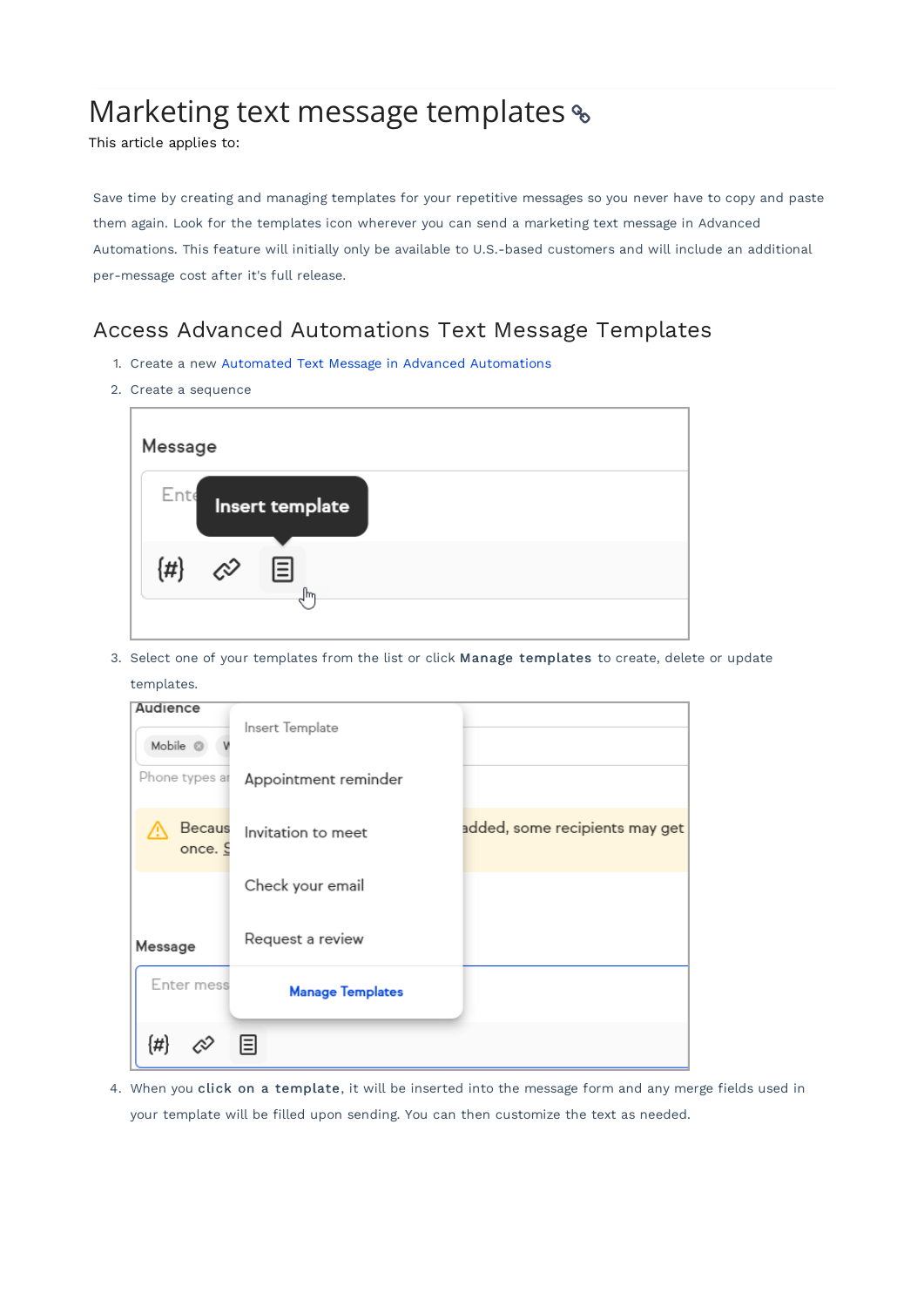|  |   | $H_i$ $(H)$ First name . Just a reminder that your appointment is coming up |
|--|---|-----------------------------------------------------------------------------|
|  |   | on [[appointment.date]] at [[appointment.starttime]]. See you then!         |
|  |   |                                                                             |
|  | 目 |                                                                             |
|  |   | Approx. 145/160                                                             |

5. Click Done

### Manage Marketing Text Message Templates

- 1. Navigate to your Messages
- 2. Select a message
- 3. Click the Template button at the bottom of the message window
- 4. Select Manage templates to access the template manager

|                  | ir mas liloo lilootilid kaa' Hoolitaorill in<br>Follow up<br>Hi, [[contact.first_name]]. I wanted t |
|------------------|-----------------------------------------------------------------------------------------------------|
|                  | Post-appointment follow up                                                                          |
| Enter text mess. | Manage templates                                                                                    |
| 2 日 国 目          |                                                                                                     |

#### Create a New Marketing Text Template

1. Click the plus sign button



2. Enter a Template Name and Body for your new template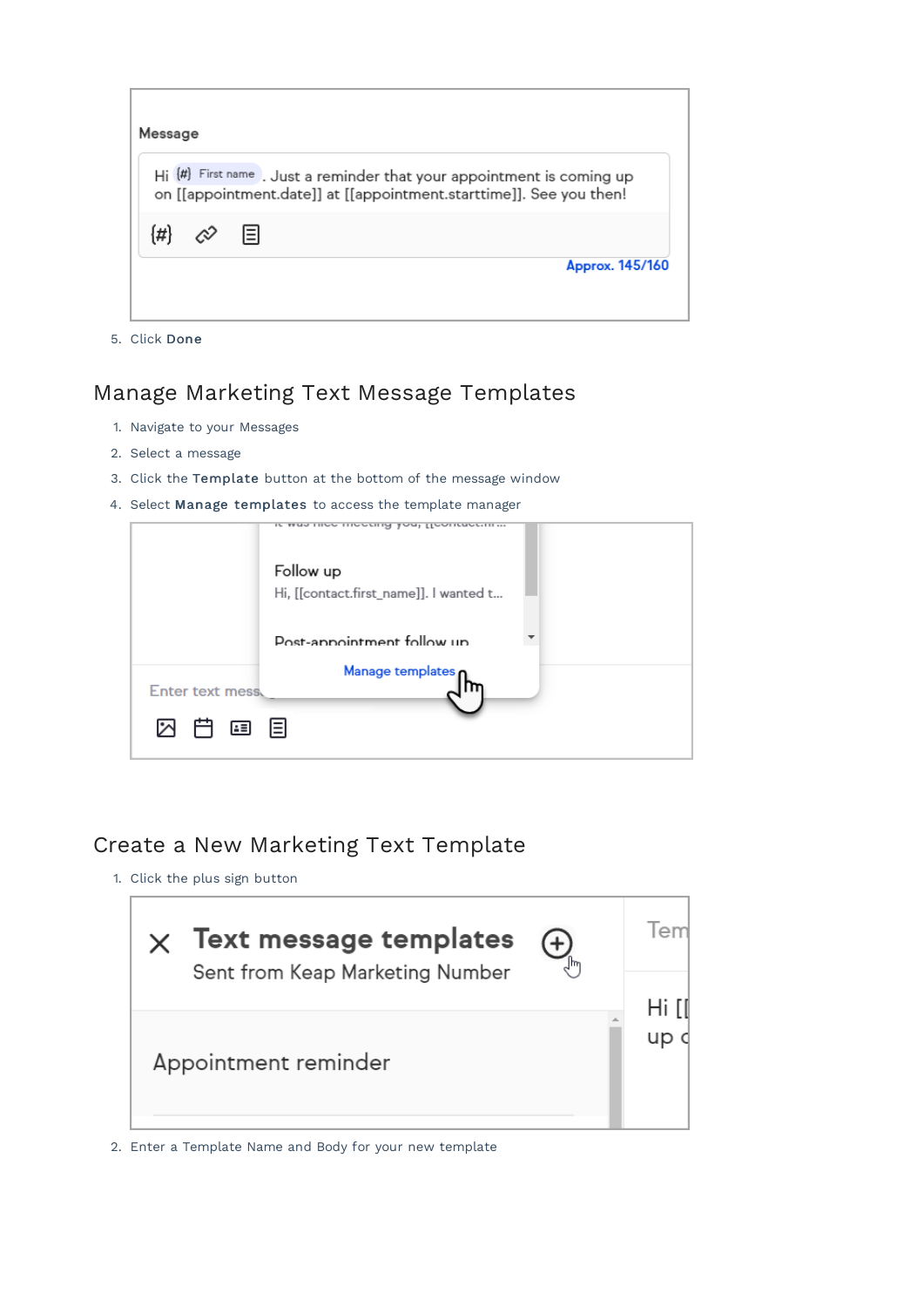| Template name: Trade Show lead                                                                                                                                                                                  |  |
|-----------------------------------------------------------------------------------------------------------------------------------------------------------------------------------------------------------------|--|
| Hey [[contact.first_name]], wanted to say thanks for chatting with me today!<br>If you want to schedule an appointment with me, you can do so here:<br>https://keap.app/booking/bricktopconsulting/consultation |  |

3. When you're finished, click the Insert template button to use the new template or click the back arrow at the top of the template manager to return to your message. Your template will save automatically, indicated next to the Insert template button.



## Update an Existing Email Template

- 1. Access the template manager with the steps under Manage Marketing Text Message Templates
- 2. Select the desired template
- 3. Edit the template name or body
- 4. When you're finished, click the Insert template button to use the updated template or click the back arrow at the top of the template manager to return to your message. Your template will save automatically, indicated next to the Insert template button.

## Delete an Existing Text Message Template

- 1. Access the template manager with the steps under Manage Marketing Text Message Templates
- 2. Select the desired template
- 3. Click the trash bin button at the top of the template manager